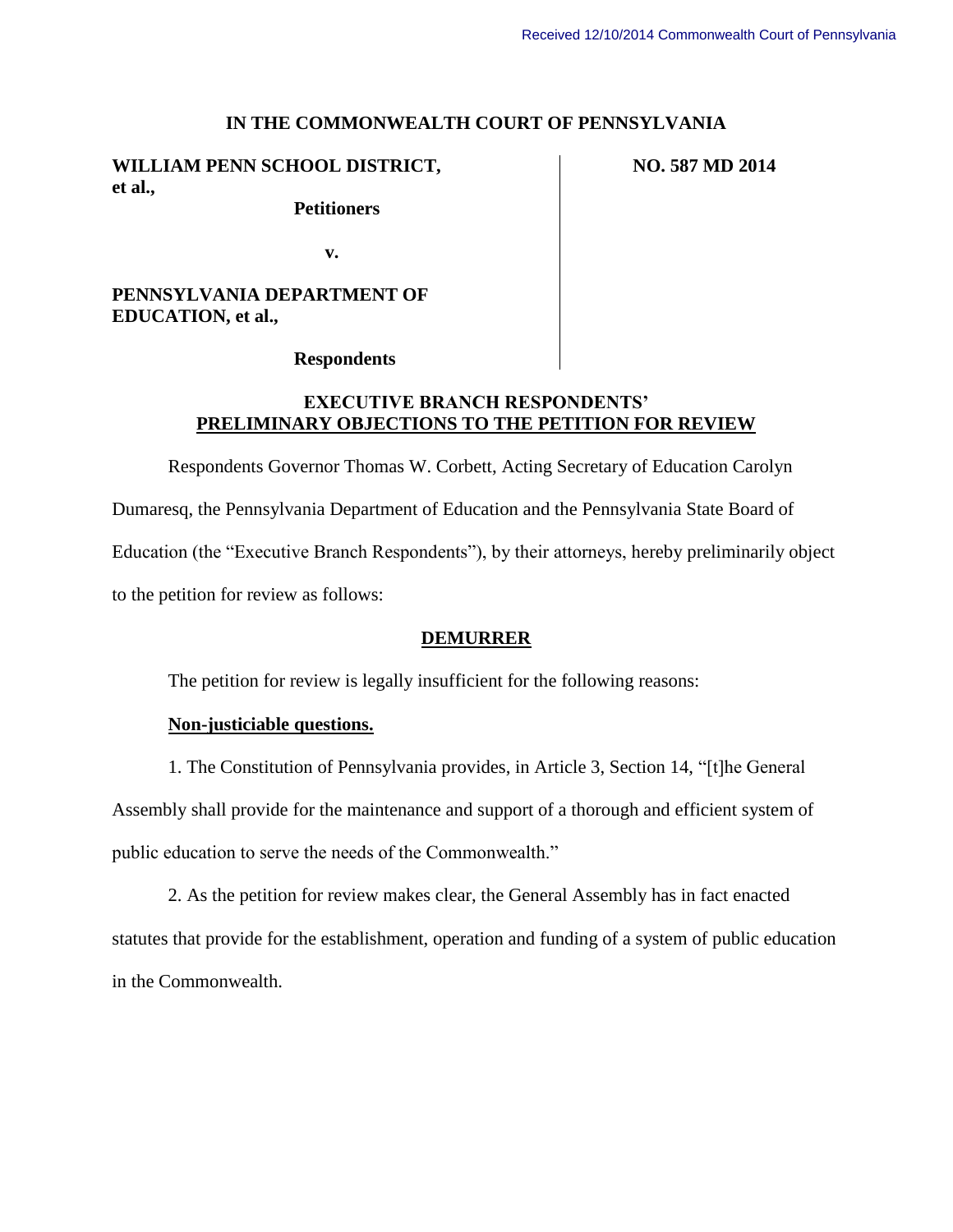3. The amount of funding for education, how those funds are distributed, and all other matters relating to educational policy are committed exclusively to the discretion of the Legislature.

4. The claims presented in the petition for review thus present questions that are nonjusticiable.

#### **Failure to state a claim.**

5. The statutory scheme establishing and providing for public education is rationally related to legitimate governmental objectives.

#### **Sovereign immunity.**

6. Insofar as the petition for review seeks to impose a mandatory, as opposed to a prohibitory, injunction, the claims for relief are barred by sovereign immunity.

#### **Separation of powers.**

7. Insofar as the petition for review seeks to compel action by the General Assembly, and to subject the Legislature to the ongoing supervision of the Court, the claims for relief are barred by the separation of powers.

WHEREFORE, the Executive Branch Respondents' preliminary objections should be sustained and the Court should dismiss the petition for review.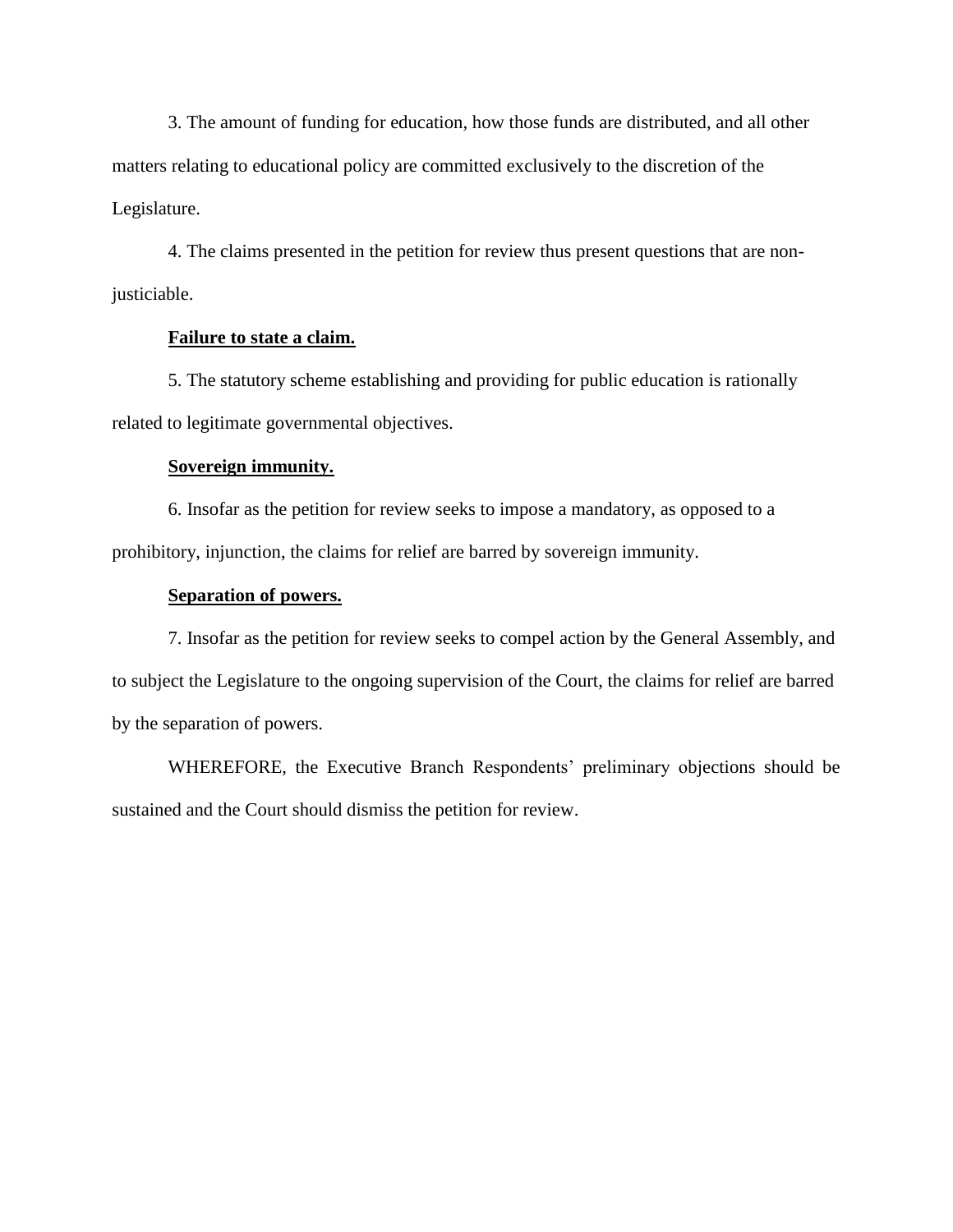**Respectfully submitted,**

**KATHLEEN G. KANE Attorney General**

**By:** *s/ Lucy E. Fritz*

**LUCY E. FRITZ**

**Chief Deputy Attorney General [lfritz@attorneygeneral.gov](mailto:lfritz@attorneygeneral.gov) Chief, Civil Litigation Section** 

**Date: December 10, 2014 Counsel for Executive Branch Respondents** 

**Office of Attorney General Deputy Attorney General**<br> **15<sup>th</sup> Floor, Strawberry Square Attorney ID 307340 15<sup>th</sup> Floor, Strawberry Square Harrisburg, PA 17120 Phone: (717) 787-3102 KENNETH L. JOEL**<br> **Fax:** (717) 772-4526 **Chief Deputy Attorne**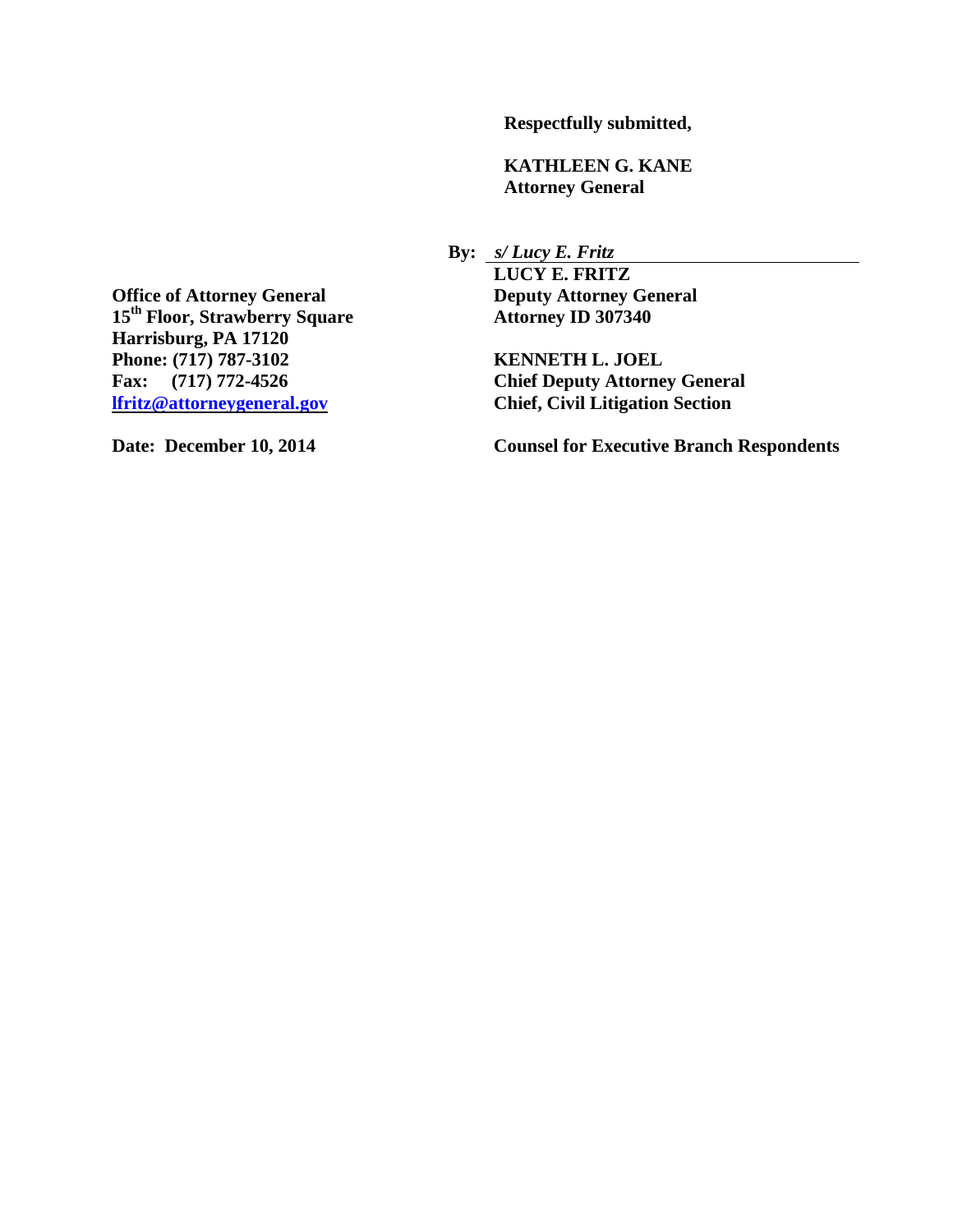### **IN THE COMMONWEALTH COURT OF PENNSYLVANIA**

**WILLIAM PENN SCHOOL DISTRICT, et al.,**

 **Petitioners**

**NO. 587 MD 2014**

**v.**

**PENNSYLVANIA DEPARTMENT OF EDUCATION, et al.,**

 **Respondents**

#### **ORDER**

**AND NOW**, this day of , 2015, upon

consideration of the Preliminary Objections submitted by Respondents Governor Thomas W. Corbett, Acting Secretary of Education Carolyn Dumaresq, the Pennsylvania Department of Education and the Pennsylvania State Board of Education, and any opposition thereto, it is hereby **ORDERED** that the Preliminary Objections are **SUSTAINED** and that the Petition for Review in the Nature of an Action for Declaratory and Injunctive Relief is hereby **DISMISSED with prejudice.**

J.